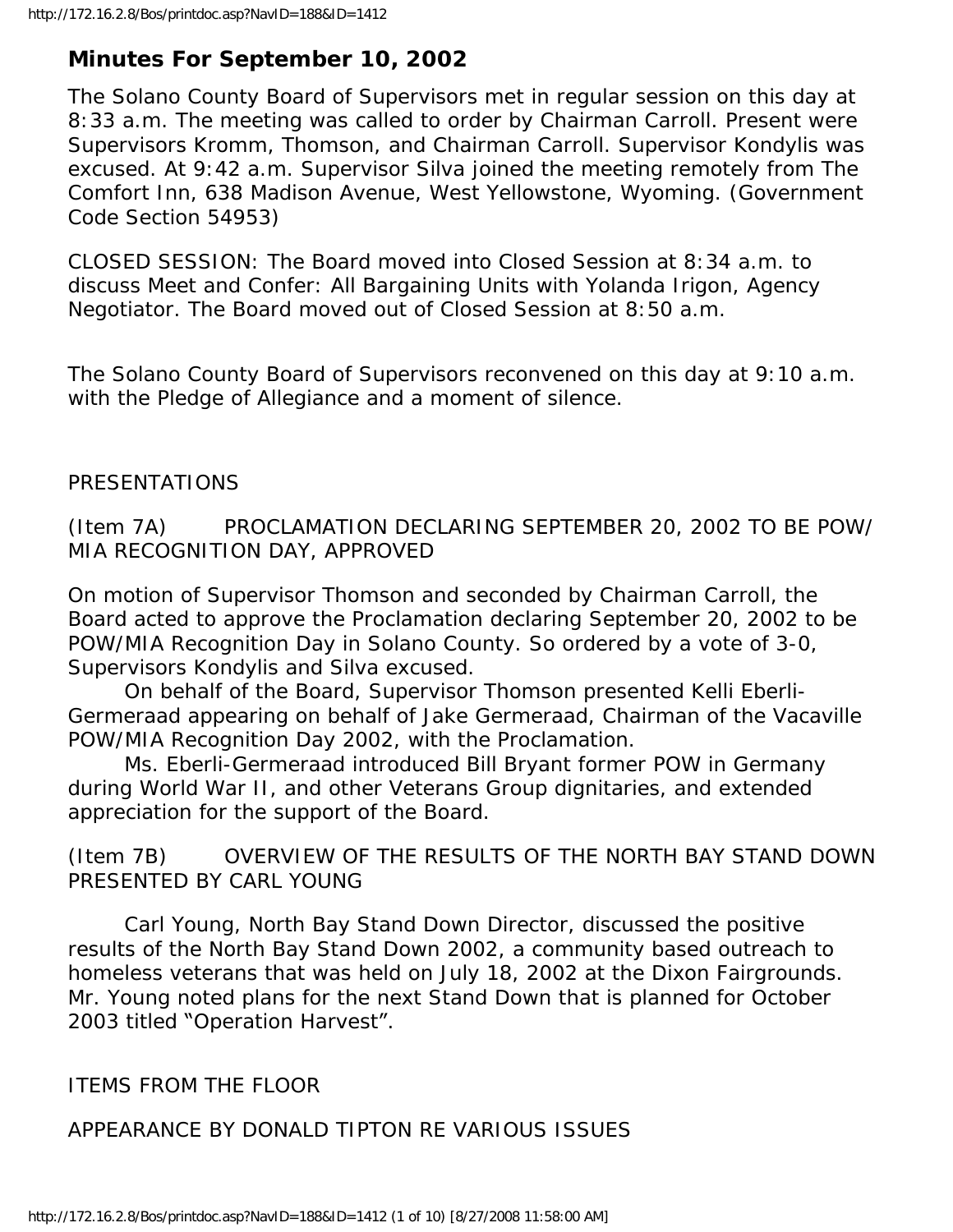Donald Tipton, Vallejo, voiced his concerns regarding health and safety issues pertaining to street lighting surveys that have not been done, with the lack of participants in the housing improvement program administered by Mercy Housing, the spread of Sudden Oak Syndrome to more varieties of trees, and teleconferencing participation by Supervisor Silva.

County Counsel Dennis Bunting outlined the legality and aspects of teleconferencing participation by any of the supervisors.

## ADDITION TO THE AGENDA

### PROCLAMATION RECOGNIZING COLONEL DAVID R. LEFFORGE, COMMANDER OF THE 60TH AIR MOBILITY WING, TRAVIS AIR FORCE BASE, ADDED TO THE AGENDA

 On motion of Supervisor Kromm and seconded by Supervisor Thomson, the Board acted to add the consideration of this proposed proclamation recognizing Colonel David R. Lefforge during his term of service at Travis Air Force Base. So ordered by a vote of 3-0; Supervisors Kondylis and Silva excused.

### APPROVAL OF AGENDA

On motion of Supervisor Kromm and seconded by Supervisor Thomson, the Board acted to approve the submitted Agenda, incorporated herein by reference, with the following modifications:

(Item 11.1) Proclamation of the Solano County Board Of Supervisors Recognizing Colonel David R. Lefforge, Commander of the 60th Air Mobility Wing, Travis Air Force Base for His Dedication to the U.S. Air Force and to the Citizens of Solano County, added to the Consent Calendar.

(Item 14) Award an Energy Service Agreement for a guaranteed maximum cost of \$14,191,831 for design and construction of the Cogeneration Plant Expansion project to CMS Viron Corporation; authorize the County Administrator to sign any agreements associated with the Project; authorize the General Services Director to sign all contract modifications within the contract budget, removed from the Consent Calendar.

(Item 15) Accept the reports on the examination of the books of the County Treasury as of June 30, 2002 with all funds totaling \$426,410,273, removed from the Consent Calendar

(Item 18) Approval of a resolution in support of the County's 2002 United Way Campaign requested by Susan Cohen, Solano County United Way Coordinator, removed from the Consent Calendar.

So ordered by a vote of 3-0; Supervisors Kondylis and Silva excused.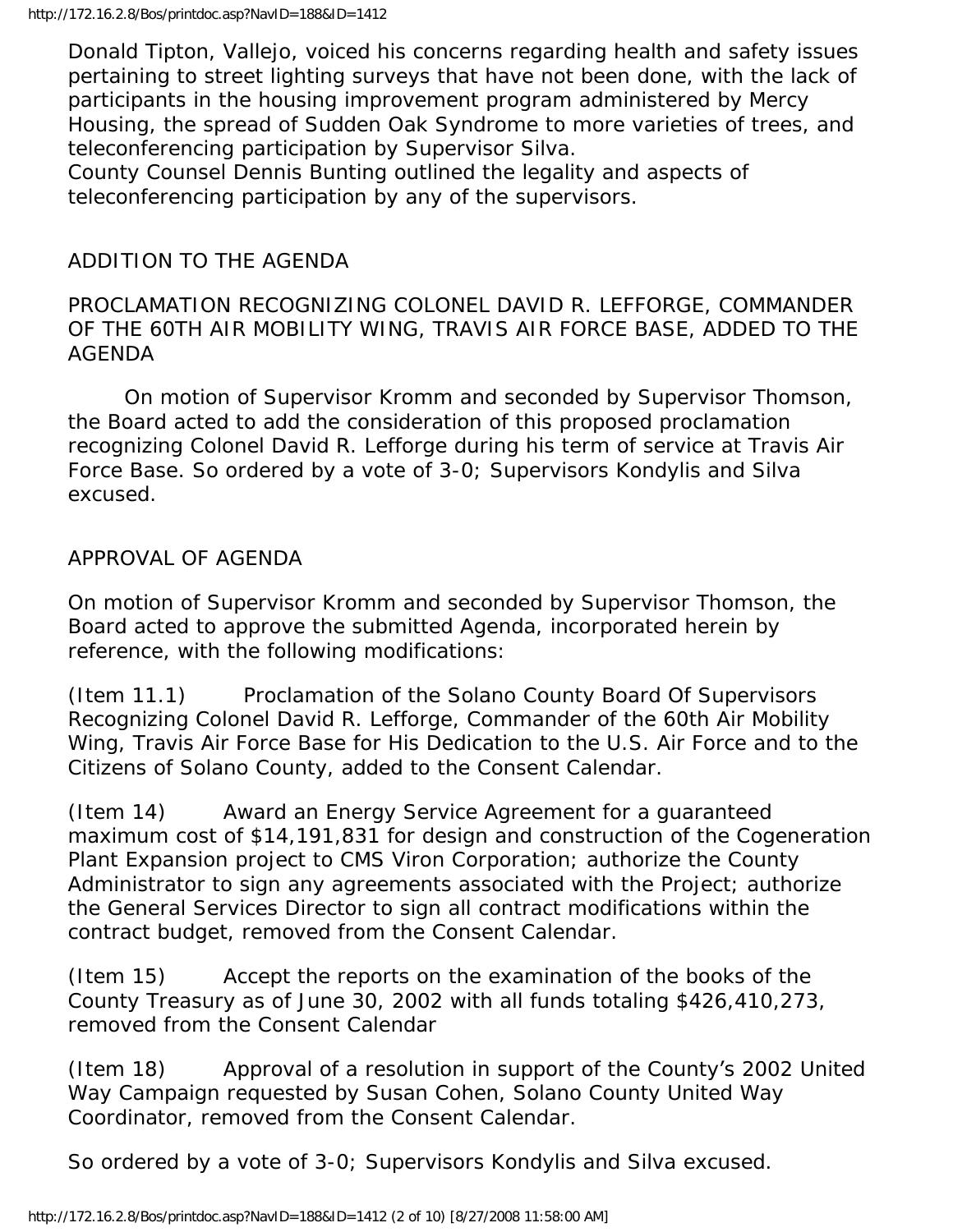NOTE: Supervisor Silva joined the meeting via teleconferencing at 9:42 a. m.

#### CONSENT CALENDAR

On motion of Supervisor Kromm and seconded by Supervisor Thomson, the Board acted to approve the following Consent Calendar items by a vote of 4-0; Supervisor Kondylis excused.

(Item 11.1) PROCLAMATION OF THE SOLANO COUNTY BOARD OF SUPERVISORS RECOGNIZING COLONEL DAVID R. LEFFORGE, COMMANDER OF THE 60TH AIR MOBILITY WING, TRAVIS AIR FORCE BASE FOR HIS DEDICATION TO THE U.S. AIR FORCE AND TO THE CITIZENS OF SOLANO COUNTY, approved.

(Item 12) MINUTES OF THE BOARD OF SUPERVISORS MEETING OF AUGUST 13, 2002; RURAL NORTH VACAVILLE WATER DISTRICT AUGUST 13, 2002, as outlined in the Agenda Submittal from the Clerk of the Board dated September 10, 2002, incorporated herein by reference, approved.

(Item 13A) SIDE LETTER AGREEMENT WITH SEIU LOCAL 1280 RE WORK SCHEDULES AT FOUTS SPRINGS YOUTH FACILITY, as outlined in the Agenda Submittal from Human Resources dated September 10, 2002, incorporated herein by reference, approved.

(Item 13B) RESOLUTION NO. 2002-173 FOR PAYING AND REPORTING THE VALUE OF EMPLOYER PAID MEMBER CONTRIBUTIONS (UNITS 3 AND 4, REPRESENTED BY THE DEPUTY SHERIFF'S ASSOCIATION), adopted. (see Resolution Book)

RESOLUTION NO. 2002-174 FOR PAYING AND REPORTING THE VALUE OF EMPLOYER PAID MEMBER CONTRIBUTIONS (SAFETY/PROBATION FORMULA REPRESENTED BY SEIU, LOCAL 1280), adopted. (see Resolution Book)

 RESOLUTION NO. 2002-175 FOR PAYING AND REPORTING THE VALUE OF EMPLOYER PAID MEMBER CONTRIBUTIONS (SAFETY/PROBATION FORMULA IN THE EXECUTIVE AND SENIOR MANAGEMENT GROUP), adopted. (see Resolution Book)

(Item 16A) RESOLUTION NO. 2002-176 DECLARING SOLANO COUNTY'S INTENTION TO APPLY FOR RURAL HEALTH SERVICES (RHS) PROGRAM FUNDING AND APPROVAL OF AN APPLICATION FOR FUNDING, adopted. (see Resolution Book)

(Item 16B) PROCLAMATION RECOGNIZING SEPTEMBER AS NATIONAL DRUG AND ALCOHOL RECOVERY MONTH IN SOLANO COUNTY, approved.

(Item 17) LOAN APPLICATION TO THE STATE DIVISION OF AERONAUTICS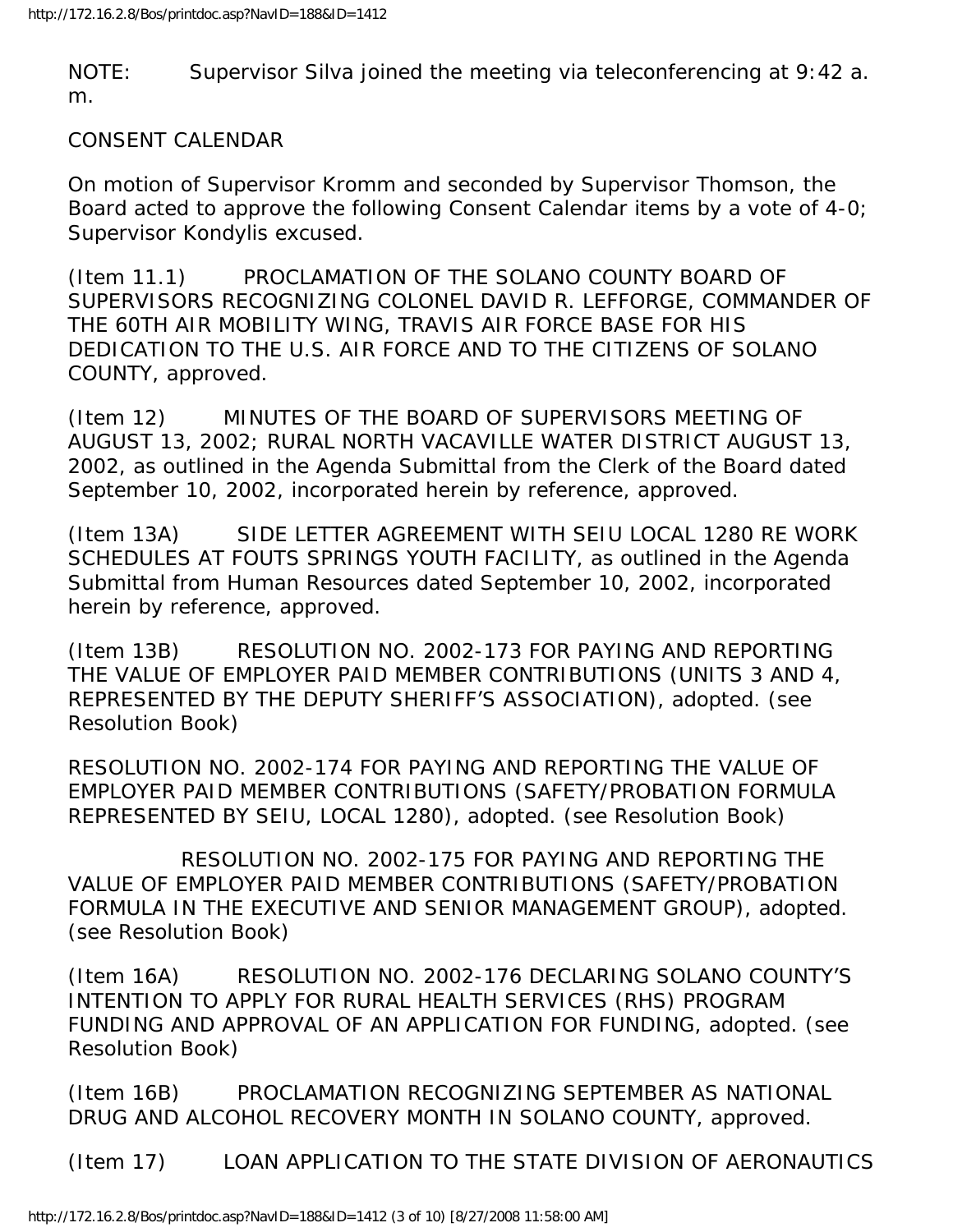FOR HANGAR CONSTRUCTION AT THE NUT TREE AIRPORT, as outlined in the Agenda Submittal the Department of Transportation dated September 10, 2002, incorporated herein by reference, approved and Transportation Director authorized to sign said loan application and loan agreement when received on behalf of Solano County.

AIRPORT TO DISTRIBUTE REQUESTS FOR PROPOSALS (RFP) FOR HANGAR CONSTRUCTION AT THE NUT TREE AIRPORT, as outlined in the Agenda Submittal the Department of Transportation dated September 10, 2002, incorporated herein by reference, approved

SPECIAL DISTRICTS GOVERNED BY THE BOARD OF SUPERVISORS:

Rural North Vacaville Water District

(Item 19A & B) Minutes regarding this matter are contained in the Rural North Vacaville Water District Minutes Book.

Solano County Facilities Corporation Meeting:

(Item 20) Minutes regarding this matter are contained in the Solano County Facilities Corporation Minutes Book.

Solano County Building Corporation

(Item 21) Minutes regarding this matter are contained in the Rural North Vacaville Water District Minutes Book.

## **ORDERS**

(Item 14) AGREEMENT WITH CMS VIRON CORPORATION RE DESIGN AND CONSTRUCTION OF THE COGENEARTION PLANT EXPANSION, APPROVED

The Board was provided with an Agenda Submittal from General Services dated September 10, 2002, incorporated herein by reference, regarding an agreement with CMS Viron Corporation for design and construction of the Cogeneration Plant Expansion Project.

Donald Tipton, Vallejo, voiced concern regarding repairs being done to the Hall of Justice since the Courts are no long part of the County, Assistant County Administrator Darby Hayes noted the repairs at the Hall of Justice would be done with the use of Court House Construction Funds, and that the funds would be returned to the State if not used.

Responding to questions posed by Supervisor Kromm regarding the use of local suppliers for the solar panels, Mr. Hayes discussed considerations of contractor availability, preferences by Viron, and noted the company supplying the panels is a local Bay Area company.

Responding to questions posed by Supervisor Kromm regarding capability of the product, Director of General Services Jim Werdell discussed the expertise of CMS Viron on the choice of the product. Mr. Hays noted that Power Light is the only company providing the roofing system that the County is considering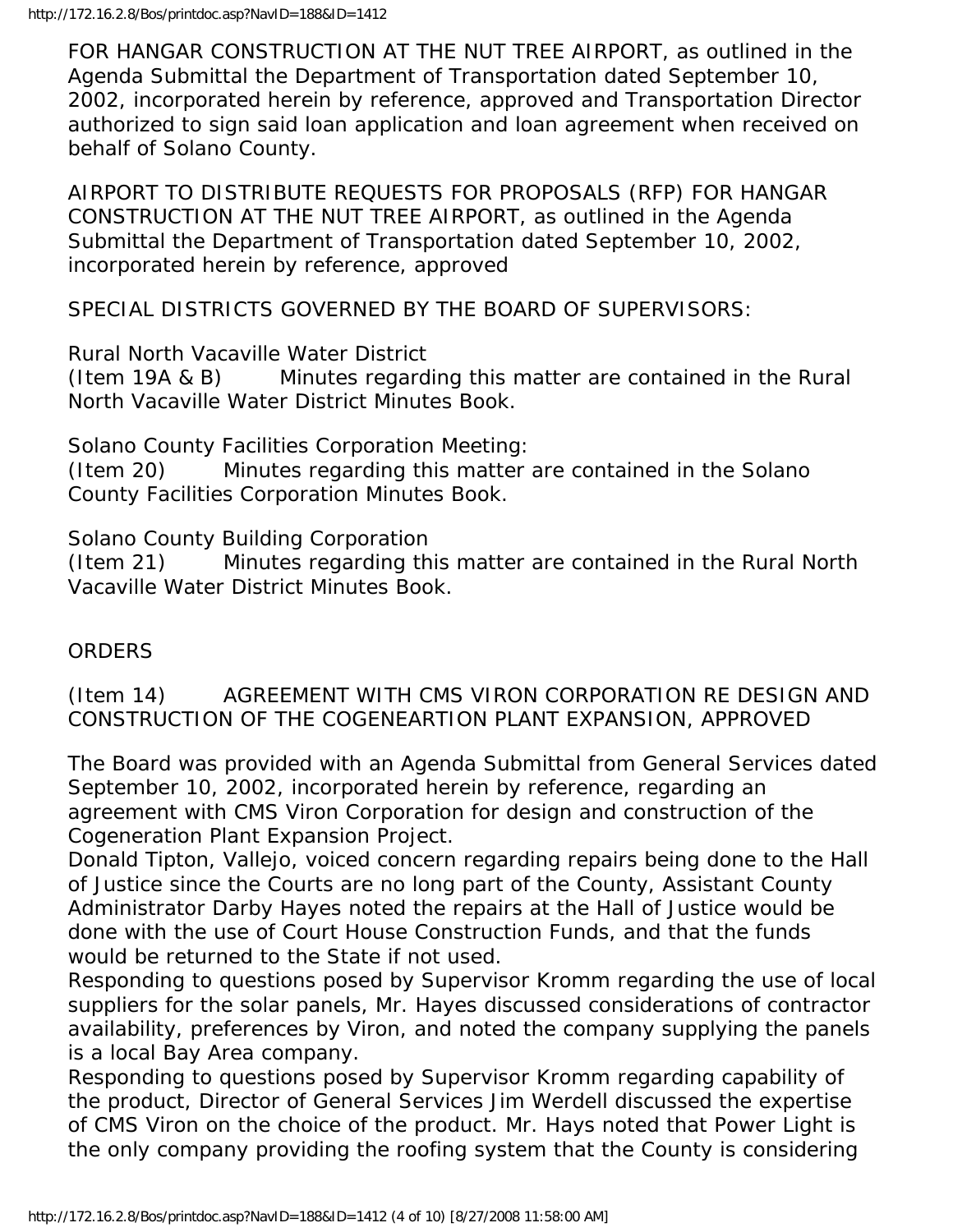for the major part of the project.

There was a brief discussion regarding the benefits and other applications where the proposed roofing system has been placed.

 On motion of Supervisor Kromm and seconded by Chairman Carroll, the Board acted to approve an Energy Service Agreement with CMS Viron Corporation, to authorize the County Administrator to sign said contract and to authorize the General Services Director to sign all contract modifications within the contract budget on behalf of Solano County. So ordered by a vote of 4-0; Supervisor Kondylis excused.

(Item 15) QUARTERLY EXAMINATION OF THE BOOKS OF THE COUNTY TREASURY AS OF JUNE 30, 2002, ACCEPTED

The Board was provided with an Agenda Submittal from the Auditor-Controller dated September 10, 2002, incorporated herein by reference, regarding examination of the books of the County Treasury.

Donald Tipton, Vallejo, commented on the date the Report was done.

 On motion of Supervisor Thomson and seconded by Supervisor Kromm, the Board acted to accept the quarterly examination of the Books of the County Treasury as of June 30, 2002. So ordered by a vote of 4-0; Supervisor Kondylis excused.

(Item 18) RESOLUTION NO. 2002-177 AUTHORIZING THE COUNTY'S 2002 UNITED WAY CAMPAIGN, ADOPTED

The Board was provided with an Agenda Submittal from the Agriculture Department dated September 10, 2002, incorporated herein by reference, regarding the County's 2002 United Way Campaign.

Responding to questions posed by Supervisor Kromm regarding the leadership matching program and who the matching party is, Agriculture Commissioner Susan Cohen noted that the Bank of America will match \$1,000 first time donations in the Leadership Matching Campaign.

The resolution was amended to include clear language that the Bank of America would be matching funds for those who contribute \$1,000 or more for the first time.

 On motion of Supervisor Kromm and seconded by Supervisor Thomson, the Board acted to adopt Resolution No. 2002-177 Authorizing the County's 2002 United Way Campaign. So ordered by a vote of 4-0; Supervisor Kondylis excused. (see Resolution Book)

(Item 23) AGREEMENT AMENDING THE MEMORANDA OF UNDERSTANDING WITH TEAMSTERS LOCAL 22, UNIT 1; SEIU LOCAL 1280, UNITS 2, 7, 8, 9; SEIU LOCAL 535, UNIT 5; PUBLIC EMPLOYEES UNION LOCAL 1, UNIT 6 & 16; STATIONARY, OPERATING ENGINEERS LOCAL 39, UNIT 10; UNION OF AMERICAN PHYSICIANS AND DENTISTS, UNIT 11; ON 2.7% @ 55, APPROVED

RESOLUTION NO. 2002-178 AUTHORIZING THE ESTABLISHMENT OF A PUBLIC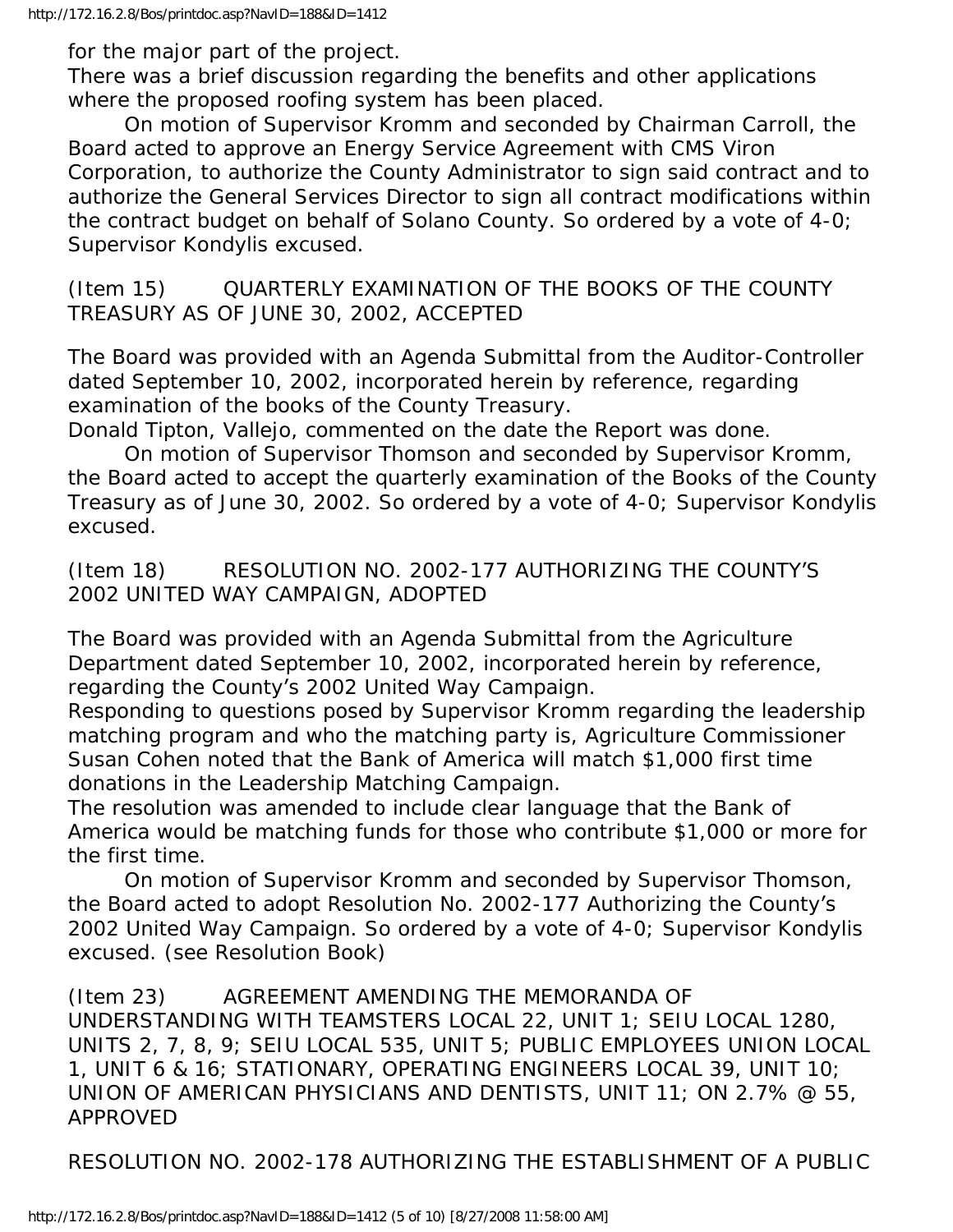AGENCY RETIREMENT SYSTEM (PARS) 2.7% @ 55 RETIREMENT PLAN FOR NON-SAFETY EMPLOYEES IN CERTAIN JOB GROUPS, ADOPTED

RESOLUTION NO. 2002-179 OF INTENTION TO APPROVE AN AMENDMENT TO CONTRACT BETWEEN THE BOARD OF ADMINISTRATION CALIFORNIA PUBLIC EMPLOYEES' RETIREMENT SYSTEM AND THE BOARD OF SUPERVISORS COUNTY OF SOLANO, ADOPTED

 ORDINANCE REGARDING AUTHORIZING AN AMENDMENT TO THE CALPERS CONTRACT ADOPTED ON FIRST READING; SECOND READING SET FOR OCTOBER 1, 2002

 Scheduled on the agenda for this day was consideration of a proposed ordinance and associated documents which would increase retirement benefits for employees in the Miscellaneous category to 2.7% at age 55, and to implement unused sick leave credit for safety employees.

On motion of Chairman Carroll and seconded by Supervisor Thomson, the Board directed that the proposed ordinance be read by title only. So ordered by a vote of 4-0; Supervisor Kondylis excused.

Director of Human Resources Yolanda Irigon reviewed the information contained in the Agenda Submittal from her department dated September 10, 2002, incorporated herein by reference, noting the overwhelming acceptance of the proposal by the unions. Approval of this action will extend the union contracts through 2004, and amend the contract to add the 2.7% at 55. Responding to questions posed by Supervisor Kromm regarding the average age of the County work pool, and the increase in the employer contribution rate, Ms. Irigon noted the average employee age is 45 to 46 years old, and the employer rate is projected to be 6.8%.

County Administrator Michael Johnson noted historically the County has paid a 7% contribution, the decrease in the County rates due to the surplus account, the assumption the rate would go back to 7% at some point, and notification from PERS the employer rate will go to 6.85%. The increase is due in part to the overall value of our PERS portfolio and only partially with this benefit increase.

Supervisor Kromm feels the 0% employer contribution would continue longer if the 2.7% at 55 is not implemented, voiced concern with the actuarial that is being used to base the net costs on, feels the County is asking younger employees to pay the retirement benefit for the older employees.

Ruth Forney, President SEIU Local 1280 and 25 year County employee, noted for 25 years she has paid the 2% at 55 benefit for older employees, new benefits have to start someplace, the cooperative effort between the unions and the County to work through this issue, the workers have agreed to pay the cost, this benefit will help retention and recruitment problems, and asked the Board to support this enhancement.

Responding to questions posed by Supervisor Kromm regarding the unions upholding the 20-year payback agreement, Ms. Forney noted as a union representative that after an issue is negotiated the deal is upheld.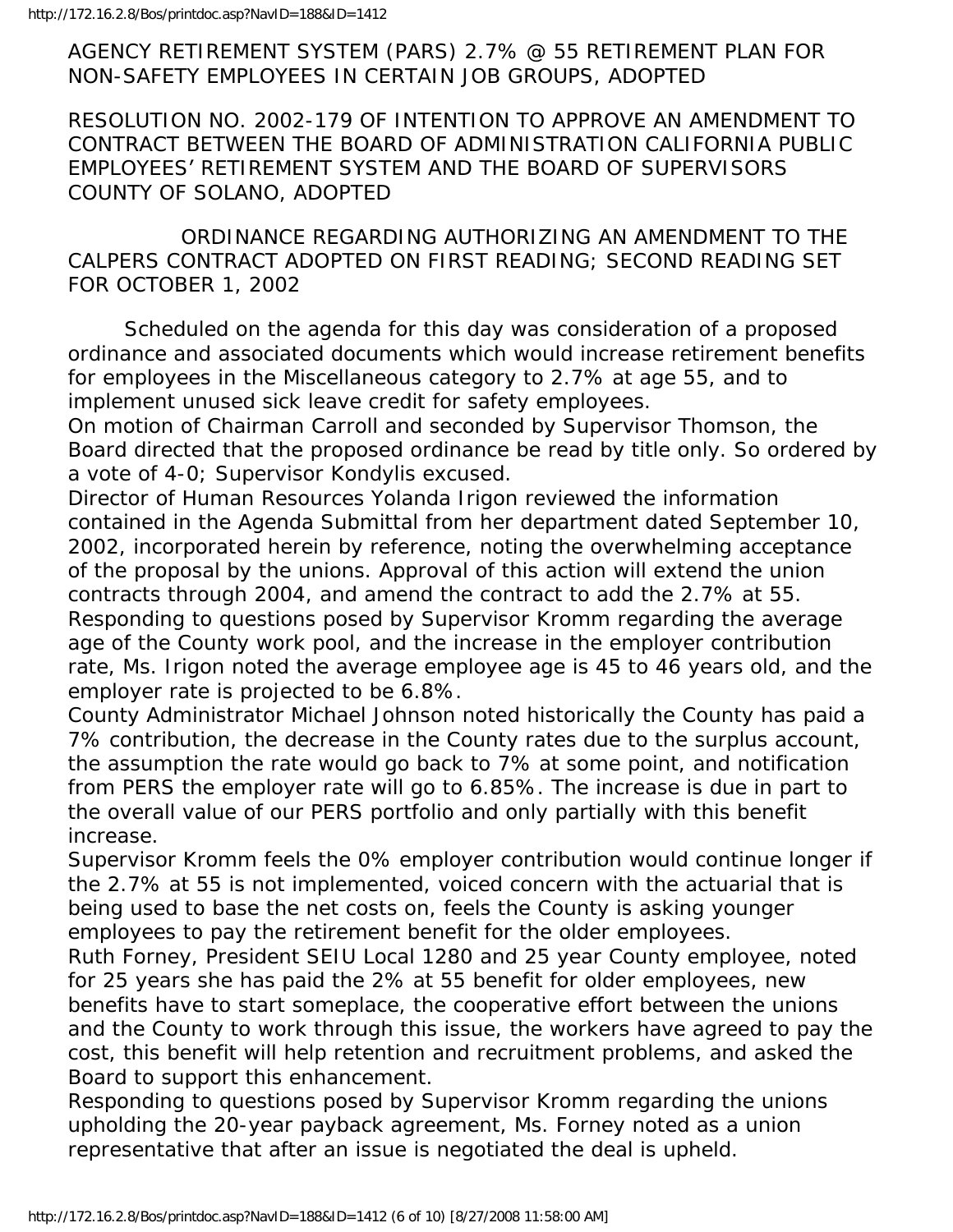Supervisor Silva noted the long negotiations, the need to upgrade benefits to attract and retain staff, and commended the cooperative effort of staff and the unions.

There was a brief discussion regarding the percentages of the share of costs paid for this benefit by other public agencies.

Supervisor Thomson noted with approval of this enhanced benefit it may give some people the incentive to retire, which may eliminate the need for layoffs. Supervisor Kromm voiced concern with the effects to the County budget with a General Fund contribution cost of about \$1.6 million, and the issue of taxpayers paying the high cost of management employees' retirement costs. Art Grubel, SEIU Local 1280, noted the County contribution cost for the improvement in benefits is only 2.9%, the other 3.9%, of the total 6.8%, is for the cost of the current benefits.

Supervisor Thomson noted the County contribution in the past had been at 7%, the proposed future County contribution is projected at 6.85% with this benefit or not, and feels the 2.7% @ 55 is very beneficial.

On motion of Supervisor Silva and seconded by Supervisor Thomson, the Board acted to approve an Agreement Amending the Memoranda of Understanding with Teamsters Local 22, Unit 1; SEIU Local 1280, Units 2, 7, 8, 9; SEIU Local 535, Unit 5; Public Employees Union Local 1, Unit 6 & 16l; Stationary, Operating Engineers Local 39, Unit 10; Union of American Physicians and Dentists, Unit 11; on 2.7% @ 55, and to adopt Resolution No. 2002-178 Authorizing the Establishment of a Public Agency Retirement System (PARS) 2.7% @ 55 Retirement Plan for Non-Safety Employees in Certain Job Groups. So ordered by a vote of 3-1; Supervisor Kromm voted no and Supervisor Kondylis was excused. (see Resolution Book)

 On motion of Supervisor Silva and seconded by Supervisor Thomson, the Board acted to adopt Resolution No. 2002-179 of Intention to Approve an Amendment to Contract between the Board of Administration California Public Employees' Retirement System and the Board of Supervisors County of Solano and the proposed Ordinance. So ordered by a vote of 4-0; Supervisor Kondylis excused. (see Resolution Book)

(Item 24A) CONSIDERATION TO APPOINT TWO (2) INDIVIDUALS TO THE CITIZEN'S OVERSIGHT COMMITTEE FOR THE SOLANO COUNTY TRANSPORTATION SALES TAX EXPENDITURE PLAN CONTINUED TO OCTOBER 1, 2002

The Board was provided with an Agenda Submittal from the County Administrative Office dated September 10, 2002, incorporated herein by reference, regarding appointing of two individuals to represent the County on the Citizen's Oversight Committee for the Solano County Transportation Sales Tax Expenditure Plan.

Supervisor Thomson feels there should be representation from the Ag community to help balance this committee, and requested the matter be continued to allow time to find such a representative.

There was a consensus to continue the matter.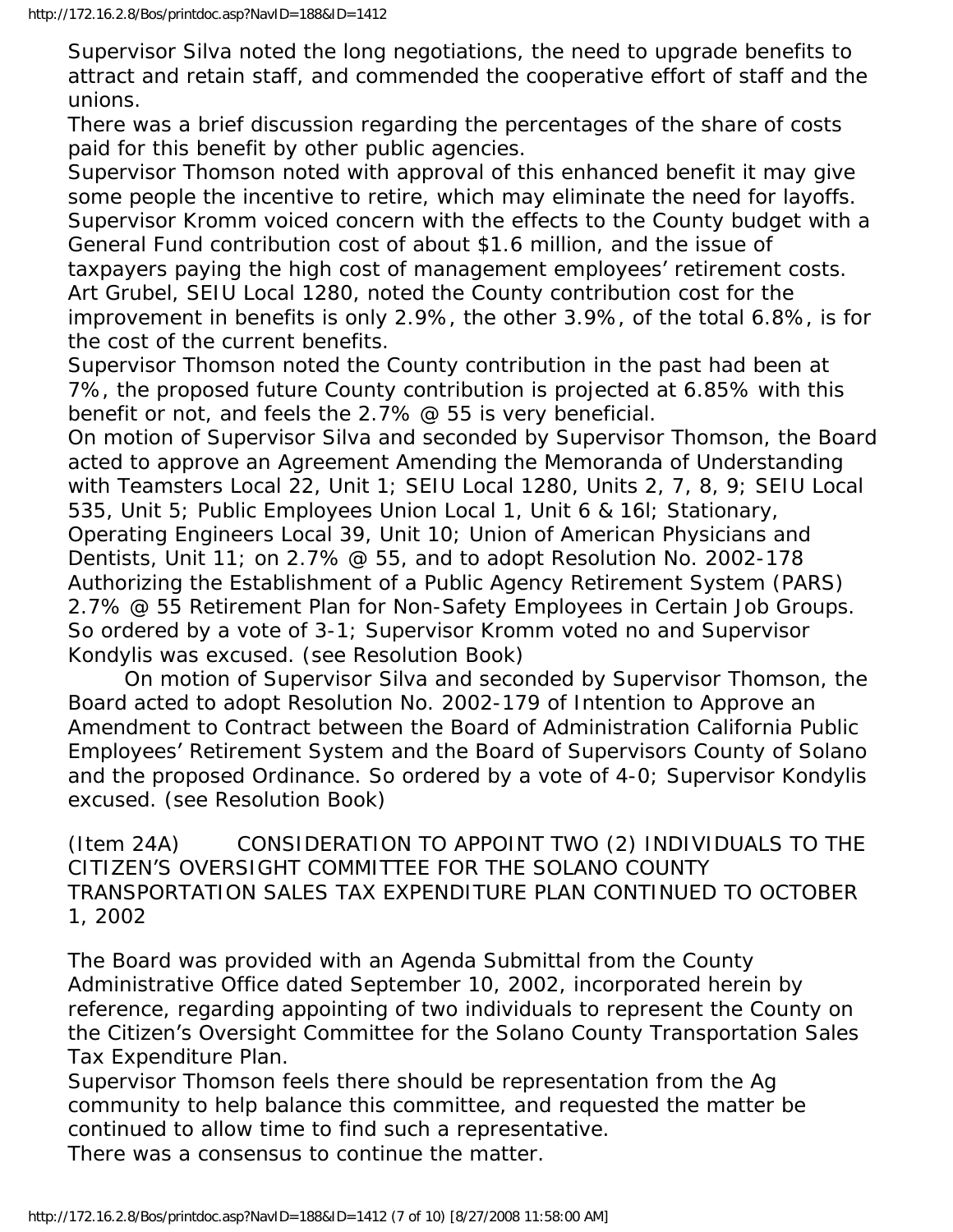NOTE: At this point Supervisor Silva discontinued teleconferencing with this meeting.

(Item 24B) FIXED-RATE FINANCING TO BE USED FOR THE COUNTY GOVERNMENT CENTER/COGENERATION PLANT UPGRADE PROJECTS

Assistant County Administrator Darby Hayes briefly reviewed the information contained in the Agenda Submittal from his office dated September 10, 2002, incorporated herein by reference, regarding financing options for the County Government Center and CoGen projects.

Peter Miller, Public Financial Management, reviewed the information contained in the booklet titled Presentation to Solano County dated September 10, 2002, incorporated herein by reference, regarding the financing options and those risks. Mr. Miller concentrated on the benefits and risks associated with synthetic rate financing.

Supervisor Thomson noted support for a conventional loan, and voiced concern with any use of synthetic rate method of financing.

County Treasurer/Tax Collector/County Clerk Chuck Lomeli feels the benefits do not outweigh the risks associated with synthetic financing, and recommended traditional fixed-rate financing.

Auditor/Controller Bill Eldridge discussed disclosure and reporting requirements with synthetic financing.

Supervisor Kromm noted the savings attributed to the synthetic financing is attractive, but is leery of using this method due to the risks with this type of financing. Supervisor Kromm feels government should follow a prudent and safe course for financing, and that safety should always rule.

County Administrator Michael Johnson noted the purpose of the presentation was to maintain flexibility and to discuss the financing options that would best fit the needs of the County. Further analysis could be done.

Mr. Eldridge has reservations, but feels further analysis should be done to better understand the program since there is the possibility of saving a lot of money.

Chairman Carroll feels analysis should constantly be done to watch the taxpayers' money.

Mr. Johnson noted there is an economy of scale with using synthetic financing. This financing is used only on large financing packages.

 On motion of Supervisor Thomson and seconded by Supervisor Kromm, the Board acted to reaffirm that fixed-rate financing be used for the County Government Center/CoGen Upgrade Projects. So ordered by a vote of 3-0; Supervisors Kondylis and Silva excused.

(Item 25) ORDINANCE REGARDING ADOPTION OF THE 2001 CALIFORNIA STATE BUILDING CODES ADOPTED ON FIRST READING; SECOND READING SET FOR OCTOBER 1, 2002

 Scheduled on the agenda for this day was consideration of a proposed ordinance, which would adopt the 2001 California State Building Codes.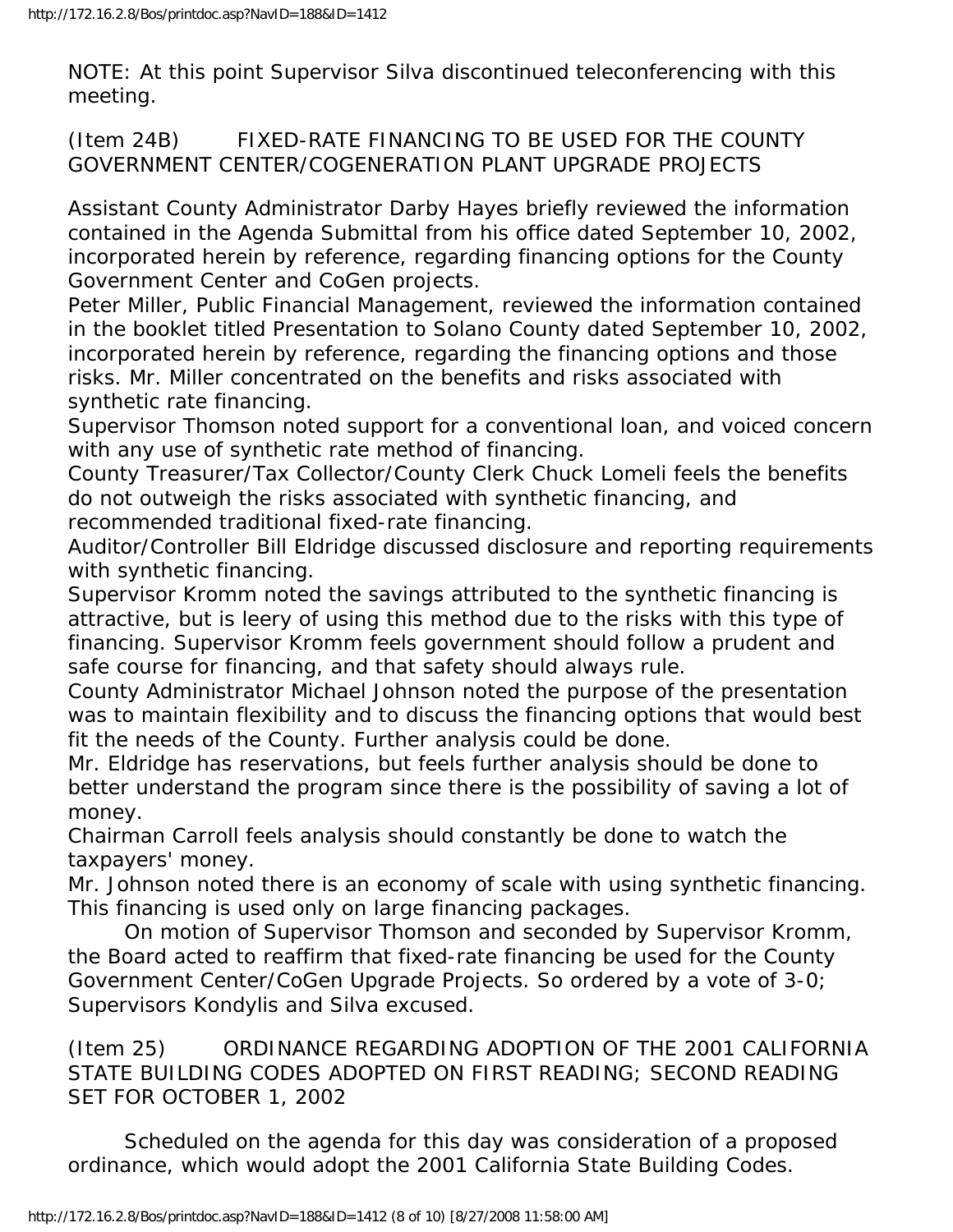On motion of Supervisor Kromm and seconded by Chairman Carroll, the Board directed that the proposed ordinance be read by title only. So ordered by a vote of 3-0, Supervisors Kondylis and Silva excused.

Chief Building Inspector Chuck Pratt reviewed the information contained in the Agenda Submittal from his department dated September 10, 2002,

incorporated herein by reference, regarding adoption of the California Uniform Building Codes to work towards standard and consistent codes throughout the County.

Responding to questions posed by Supervisor Kromm regarding inconsistent fire code requirements of the different County fire districts, County Counsel Dennis Bunting noted standards that are not consistent with the County codes are to be ratified by the Board of Supervisors, and discussed the issue of the fire districts not coming to the Board for ratification of different requirements. Mr. Bunting outlined some the actions that may take place to clarify this issue. Director of Environmental Management Birgitta Corsello noted some of the different fire district requirements, fire districts participating as part of the final inspections for residents, notification to permit applicants to meet the fire district requirements, challenges by businesses to the fire code requirements, and ways to work towards standardized local codes. Residential permits are not issued until there is concurrence from the fire district, businesses are the real challenges.

Supervisor Kromm feels a unified Countywide approach is necessary. Vice-Chairman Kromm opened the public hearing.

Donald Tipton, Vallejo, voiced concern regarding the Board of Supervisors sitting as the East Vallejo Fire Protection District (EVFPD) and the code requirements for the EVFPD, Mr. Bunting noted the responsibility for the district has been delegated to the City of Vallejo which incorporates the City of Vallejo code provisions. Through this annual delegation the Board has ratified those codes for that district making them valid and enforceable.

Ms. Corsello discussed the differences between the EVFPD area and the other fire protection districts within the County.

As there was no one further who wished to speak on this matter, Chairman Carroll closed the public hearing.

On motion of Supervisor Thomson and seconded by Supervisor Kromm, the Board acted to adopted the proposed Ordinance. So ordered by a vote of 3-0; Supervisors Kondylis and Silva excused.

(Item 26) RESOLUTION NO. 2002-180 TO APPOINT DIRECTOR TO BOARD OF DIRECTORS FOR DIXON RESOURCE CONSERVATION DISTRICT (MARTIN EMIGH), ADOPTED

On motion of Supervisor Thomson and seconded by Supervisor Kromm, the Board acted to adopt Resolution No. 2002-180 To Appoint Director to Board of Directors for Dixon Resource Conservation District (Martin Emigh). So ordered by a vote of 3-0; Supervisors Kondylis and Silva excused.

ADJOURN - This meeting of the Board of Supervisors adjourned in